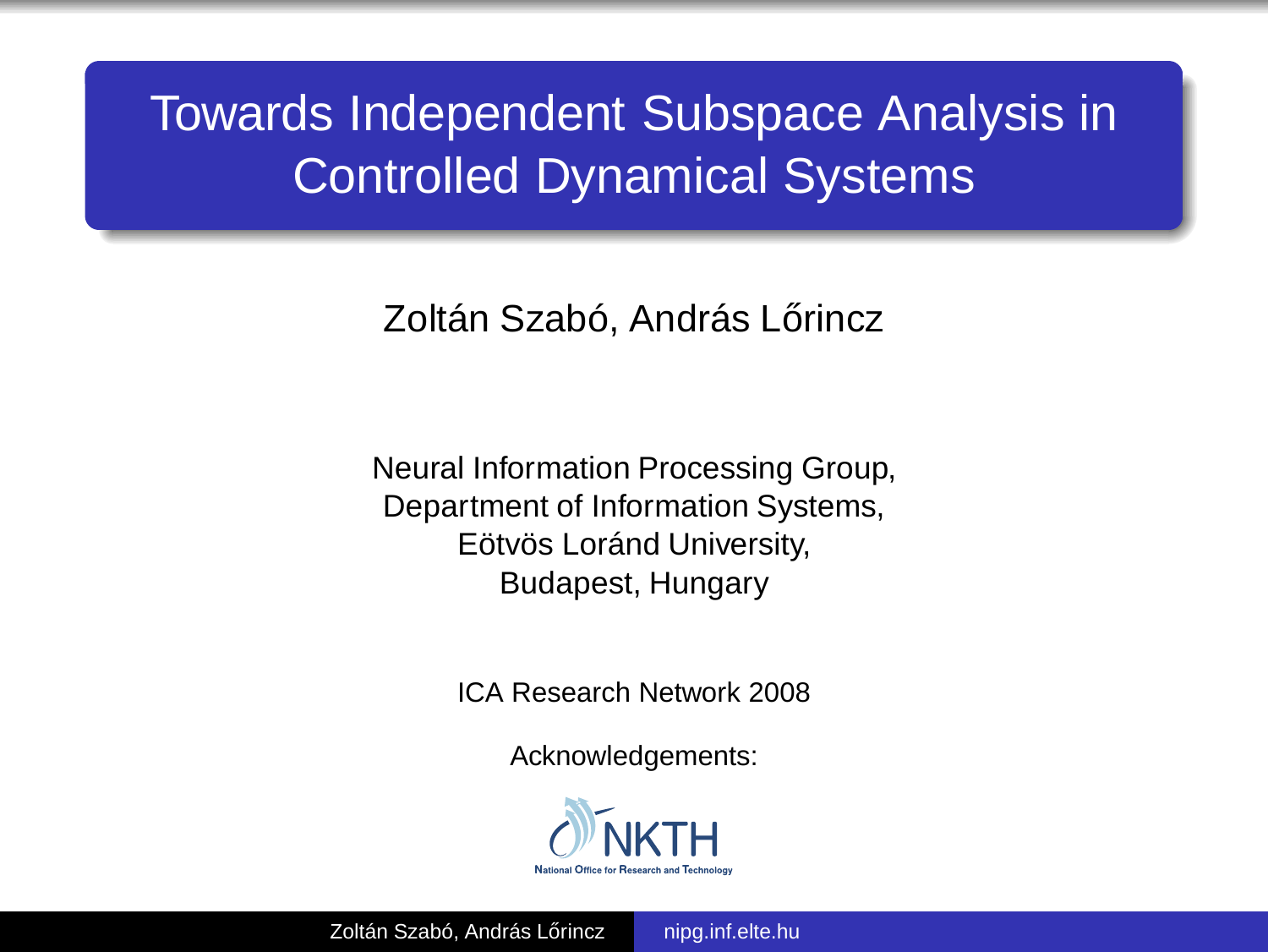# Tools to Integrate-1 (Independent Subspace Analysis)

- Cocktail party problem
- **Generalization of ICA:** 
	- multidimensional components,
	- groups of 'people/music bands'
- Hidden, independent, multidimensional processes NO CONTROL.

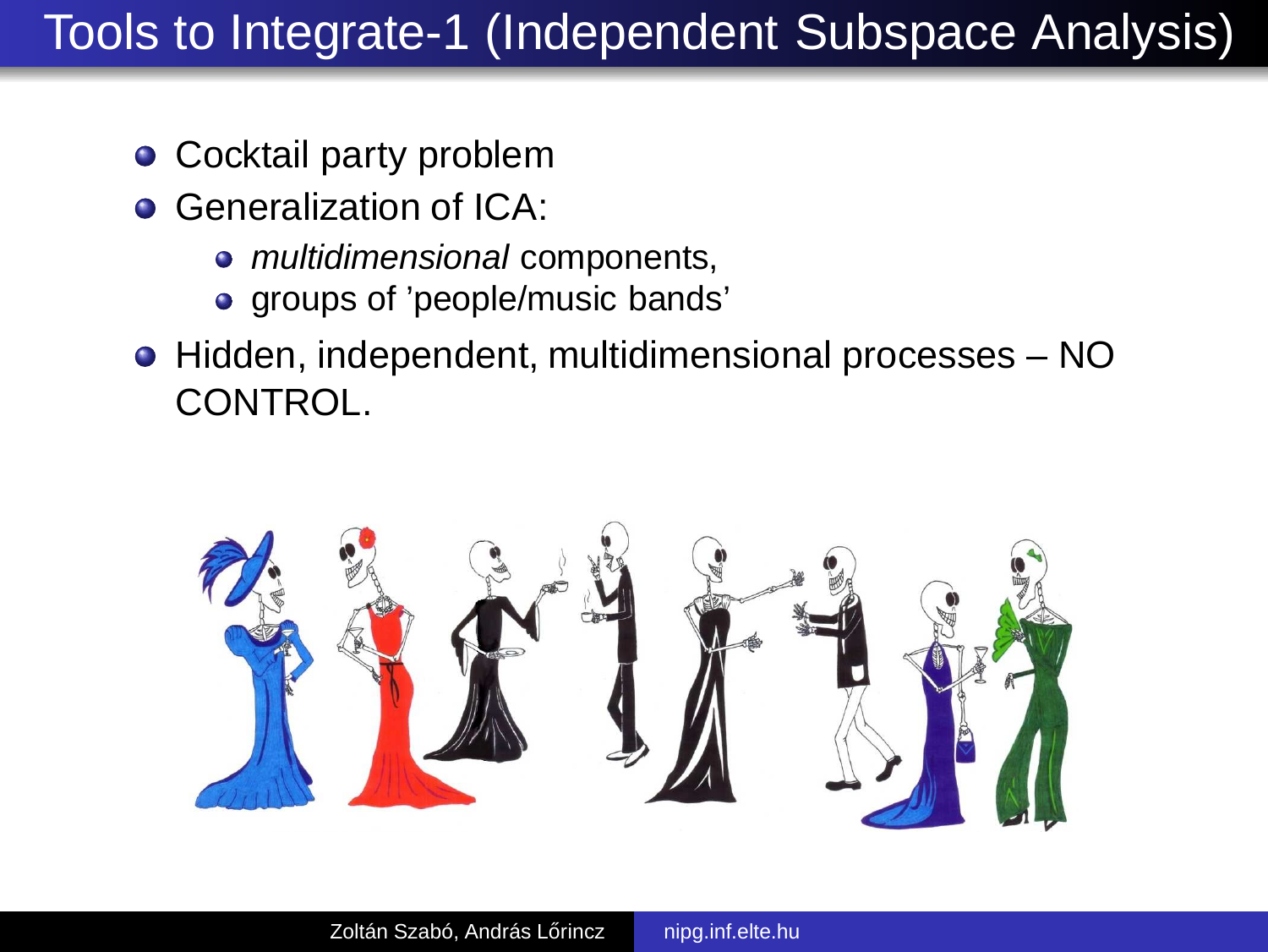# Tools to Integrate-2 (D-optimal Identification of Dynamical Systems)

- Problem: estimate the parameters of a fully observable controlled dynamical system by the 'optimal' choice of the control.
	- 'Parameters': dynamics, noise.
	- $\bullet$  'Optimal': in information theoretical sense  $\rightarrow$  D-optimality.
- Synonyms: active learning, optimal experimental design.
- For ARX models: QP in Bayesian framework.
- Controlled dynamical system FULLY OBSERVABLE.

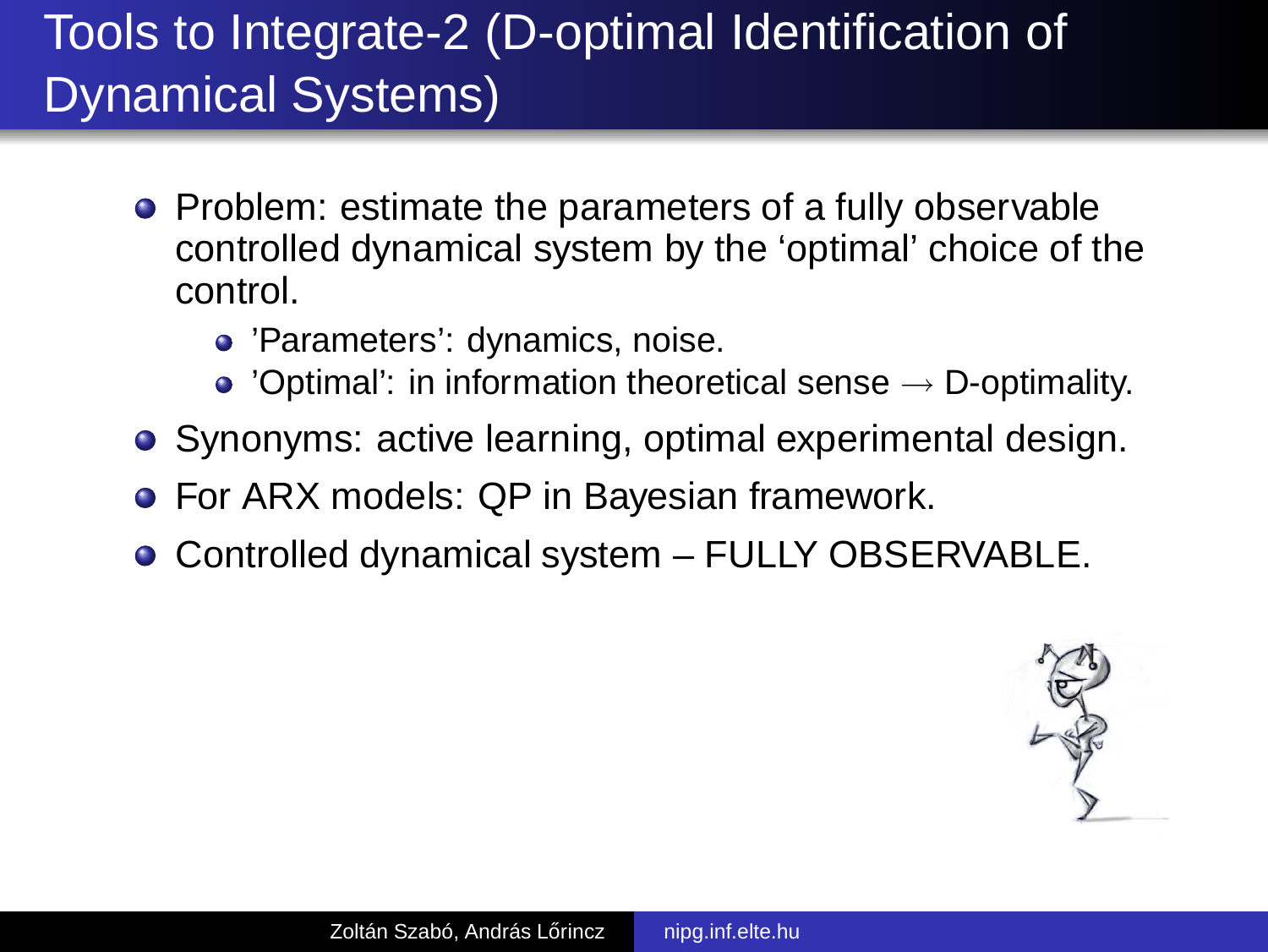

- **Goal: integrate the former methodologies** 
	- hidden multidimensional sources,
	- optimal design in controlled systems.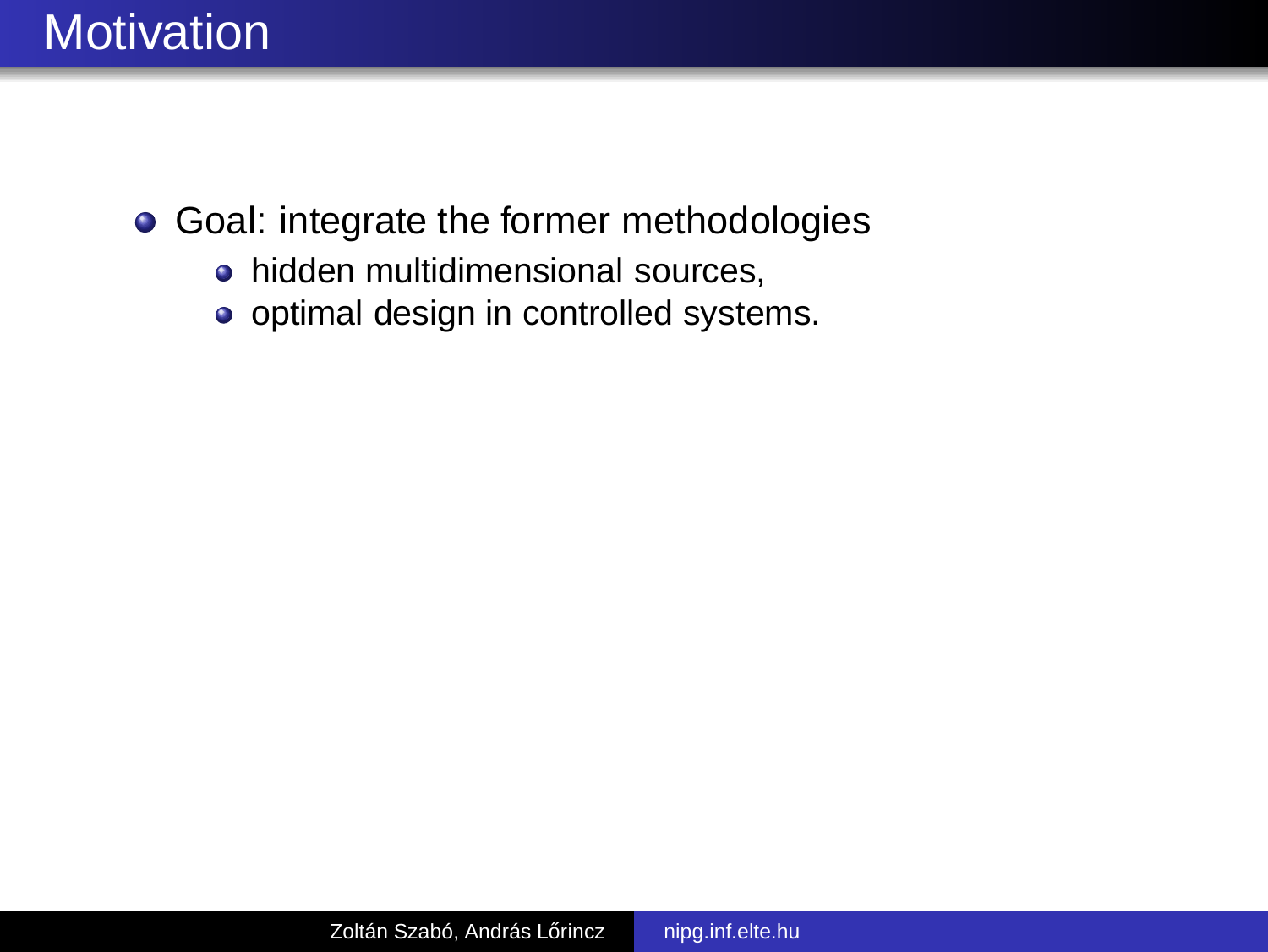

- Goal: integrate the former methodologies
	- hidden multidimensional sources,
	- optimal design in controlled systems.
- EEG data analysis: recognition + prediction, e.g., epileptic

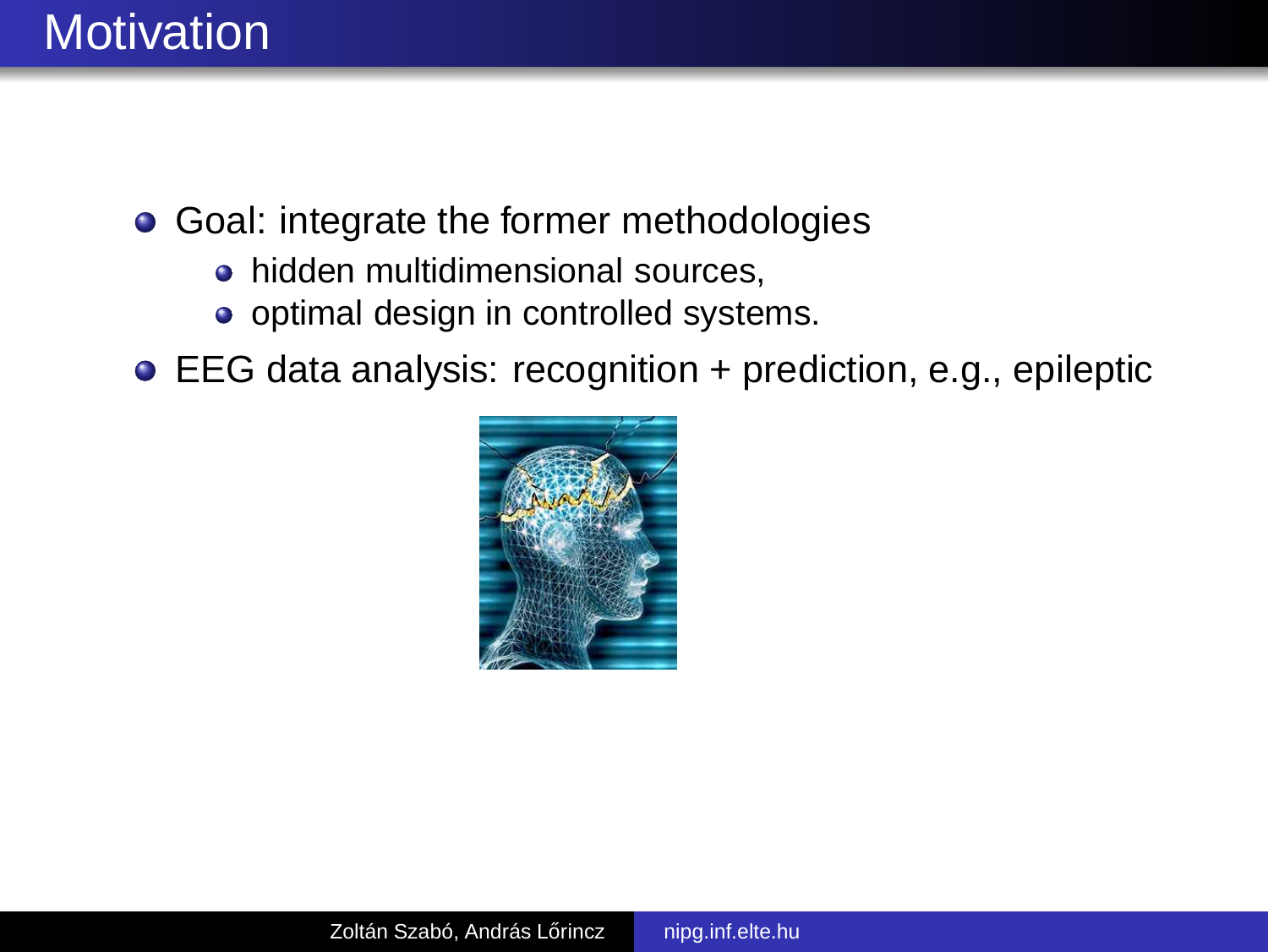

- Goal: integrate the former methodologies
	- hidden multidimensional sources,
	- optimal design in controlled systems.
- EEG data analysis: recognition + prediction, e.g., epileptic



EU-FP7: interested in partnership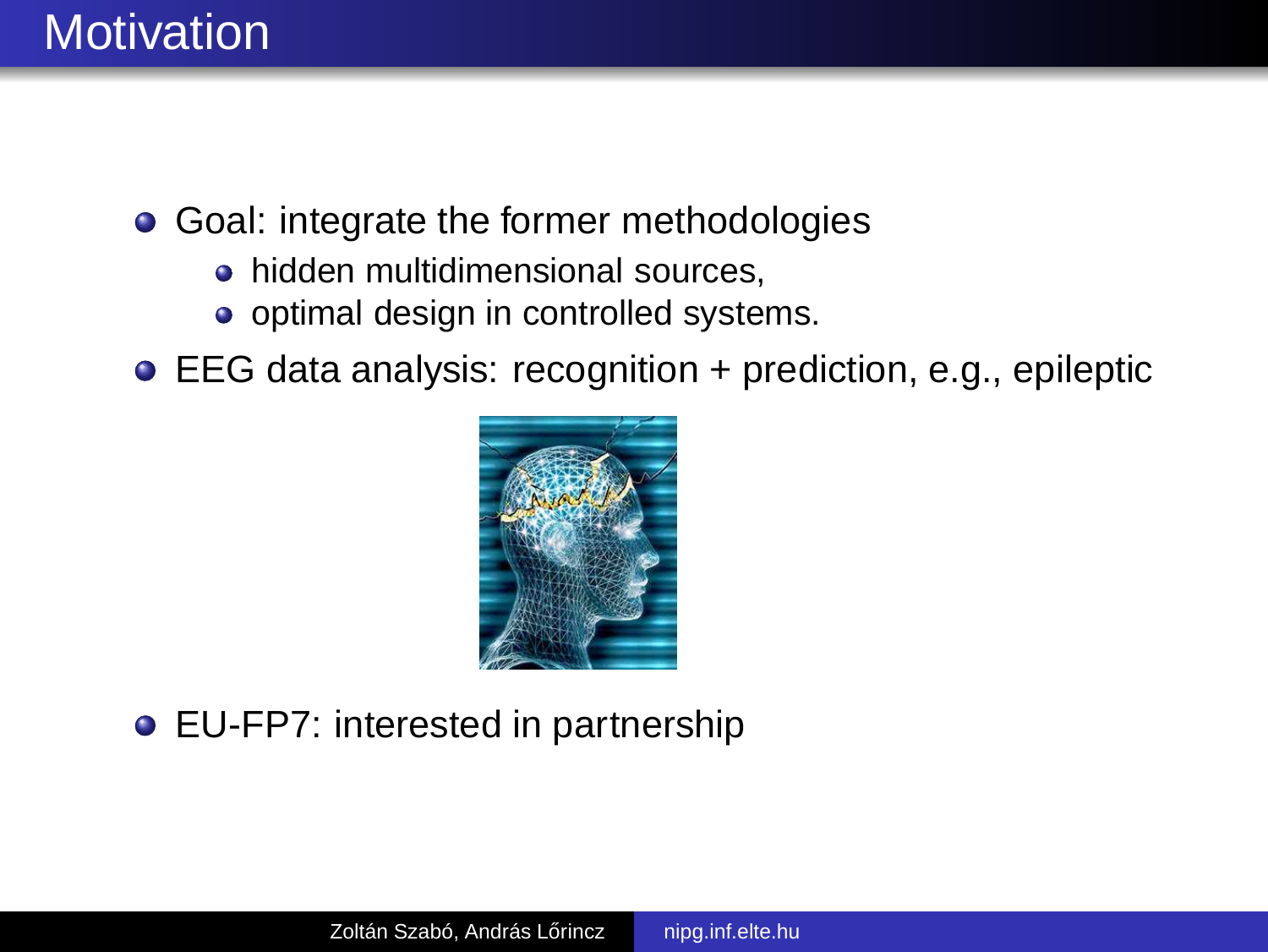### **1** Independent Subspace Analysis

2 D-optimal ARX Identification

### ↓ <sup>3</sup> D-optimal Hidden ARX Identification

 $\overbrace{\hspace{27mm}}$ 

<sup>4</sup> Illustrations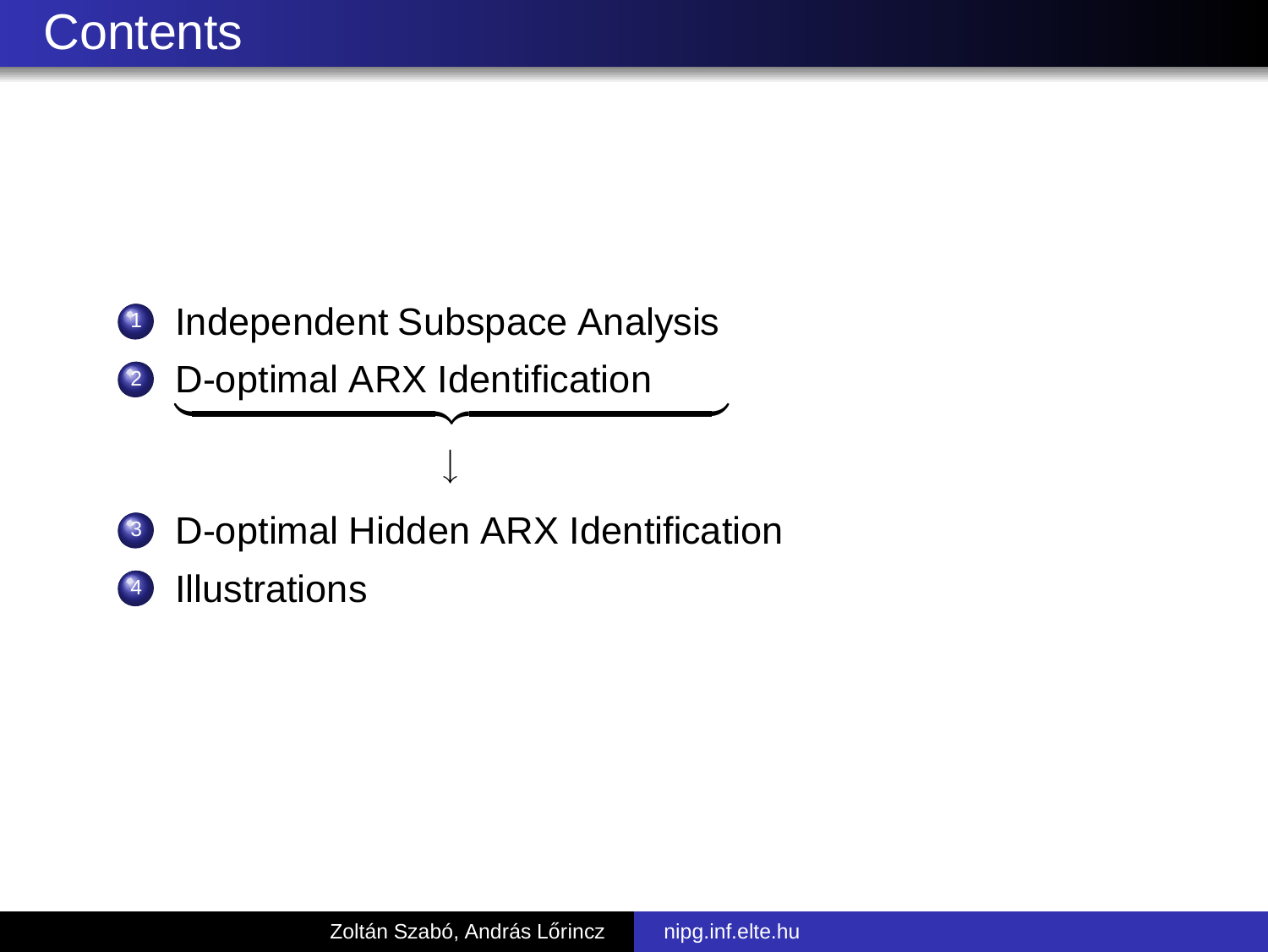# Independent Subspace Analysis (ISA/MICA)

**• ISA equations: Observation <b>x** is linear mixture of independent multidimensional components:

$$
\mathbf{x}(t) = \mathbf{As}(t),
$$
  

$$
\mathbf{s}(t) = [\mathbf{s}^1(t); \dots; \mathbf{s}^M(t)],
$$

where

- $\mathbf{s}^m(t) \in \mathbb{R}^{d_m}$  are i.i.d. sampled random variables in time,  $I(\mathbf{s}^1, \dots, \mathbf{s}^M) = 0,$
- mixing matrix  $A \in \mathbb{R}^{D \times D}$  is invertible, with  $D := dim(s)$ .
- $\bullet$  Goal:  $\hat{\mathbf{s}}$ . Specially for  $\forall d_m = 1$ : ICA.
- Ambiguities: permutation, linear (/orth.) transformation.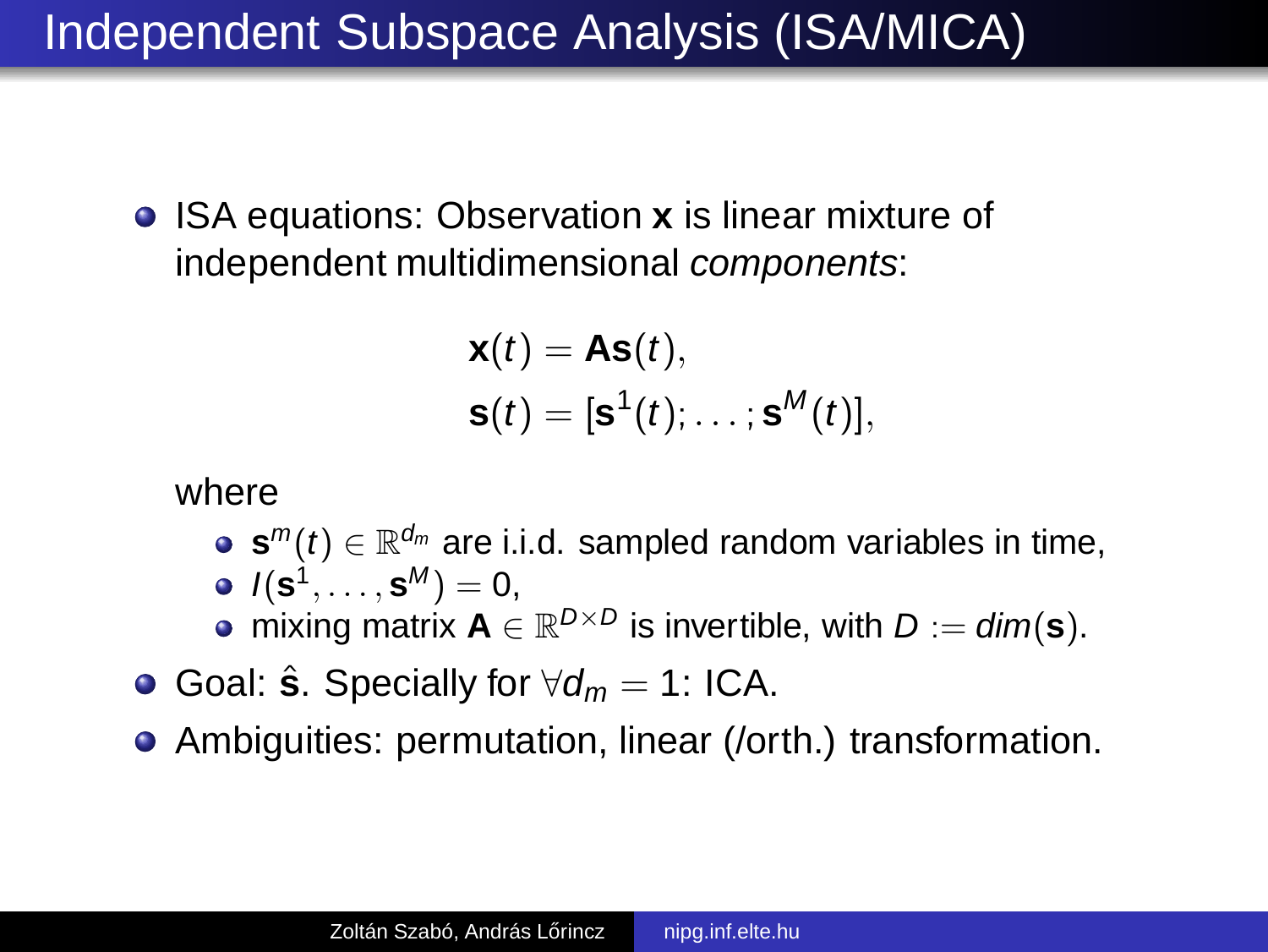# D-optimal ARX Identification

Observation equation (ARX model; **u**: control, **e**: noise):

$$
s(t+1) = Fs(t) + Bu(t+1) + e(t+1).
$$

- Task: 'efficient' estimation of
	- system parameters: Θ = [**F**, **B**, parameters(**e**)], or
	- noise: **e**

by the 'optimal' choice of control **u**.

● Optimality (D-optimal/'InfoMax'):

$$
J_{\textit{par}}(\mathbf{u}_{t+1}):=I(\Theta,\mathbf{s}_{t+1}|\mathbf{s}_t,\mathbf{s}_{t-1},\ldots,\mathbf{u}_{t+1},\mathbf{u}_t,\ldots)\rightarrow \max_{\mathbf{u}_{t+1}\in U}\text{, or}
$$

$$
J_{noise}(\boldsymbol{u}_{t+1}) := I(\boldsymbol{e}_{t+1}, \boldsymbol{s}_{t+1} | \boldsymbol{s}_{t}, \boldsymbol{s}_{t-1}, \ldots, \boldsymbol{u}_{t+1}, \boldsymbol{u}_{t}, \ldots) \rightarrow \max_{\boldsymbol{u}_{t+1} \in U}.
$$

● Result (Póczos & Lőrincz, 2008): In the Bavesian setting. optimization of J can be reduced to QP.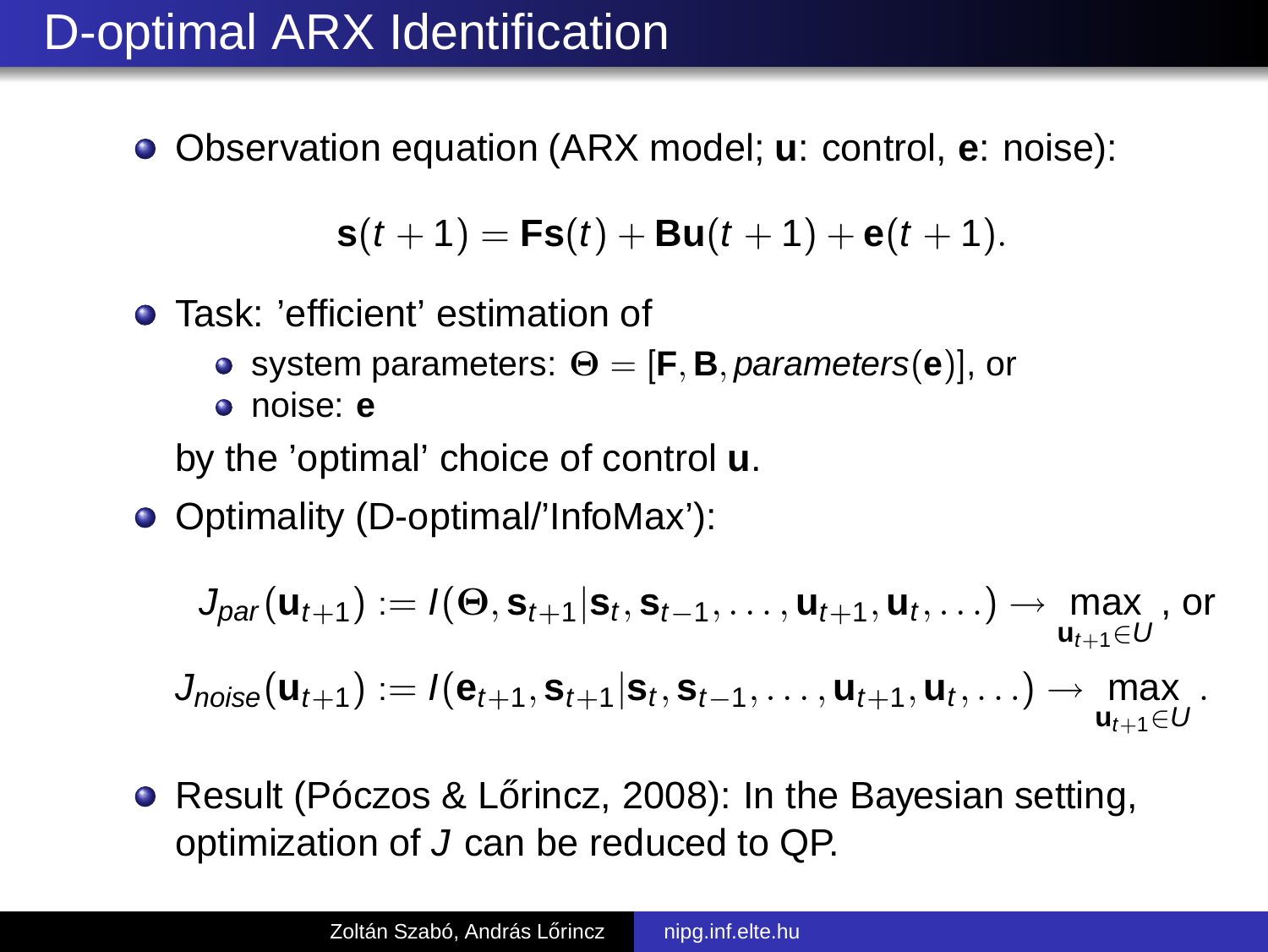# D-optimal Hidden ARX Identification

State (**s**) + observation (**x**) equation:

$$
\mathbf{s}(t+1) = \mathbf{F}\mathbf{s}(t) + \mathbf{B}\mathbf{u}(t+1) + \mathbf{e}(t+1),
$$
 (1)  

$$
\mathbf{x}(t) = \mathbf{A}\mathbf{s}(t).
$$
 (2)

- Assumptions: I(**e** 1 , . . . , **e** <sup>M</sup> ) = 0 hidden non-Gaussian independent multiD components
- Trick: reduce the problem to the fully observable case  $(d-dep. CLT) + ISA$ :

• 
$$
\mathbf{x}(t+1) = [\mathbf{AFA}^{-1}]\mathbf{x}(t) + [\mathbf{AB}]\mathbf{u}(t+1) + [\mathbf{Ae}(t+1)],
$$

**x** – 'fully observable tool' → [**AFA**<sup>−</sup><sup>1</sup> ], [**AB**], **Ae**,

• 
$$
Ae - ISA \rightarrow A
$$
  $\Rightarrow$  **F**, **B**, **e**.

• Note: for higher order ARX systems the same idea holds.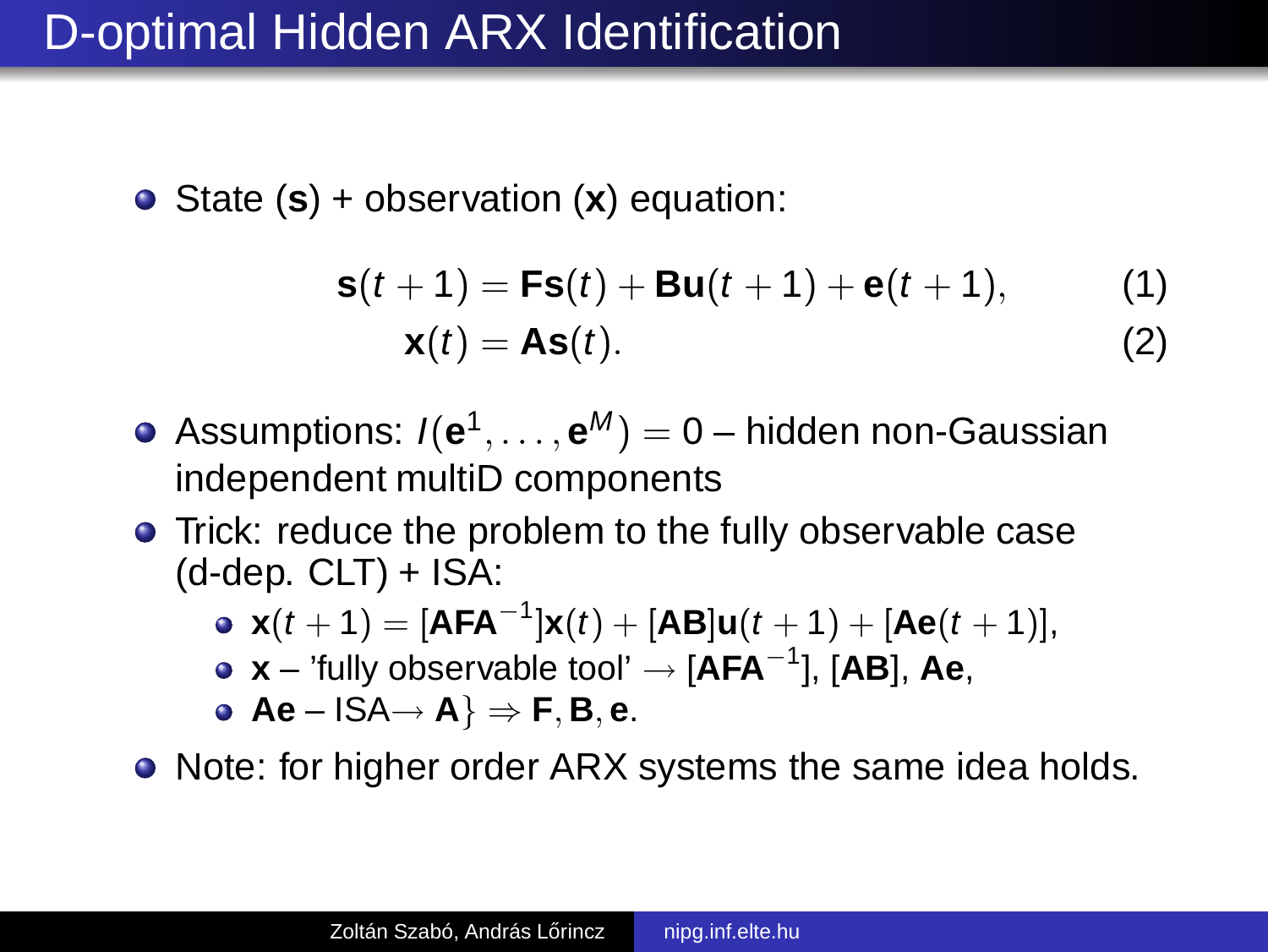# Databases, Performance Measure, Questions

Databases (3D-geom, ABC, celebrities):



- $\bullet$  Performance measure: Amari-index (r) ∈ [0, 1], 0–perfect.
- Questions:
	- 1 Dependence on  $\delta_{\mu} = |U_{\text{control}}|$ ,
	- 2 Dependence on  $J = deg(B_{control}[z]),$
	- **3** Dependencies on  $I = deg(F_{AR}[z])$  and  $\lambda$ :

$$
\textbf{F}_{AR}[z] = \prod_{i=0}^{I-1} (I - \lambda \textbf{O}_i z) \quad (|\lambda| < 1, \lambda \in \mathbb{R}, \textbf{O}_i \text{: RND orth.}).
$$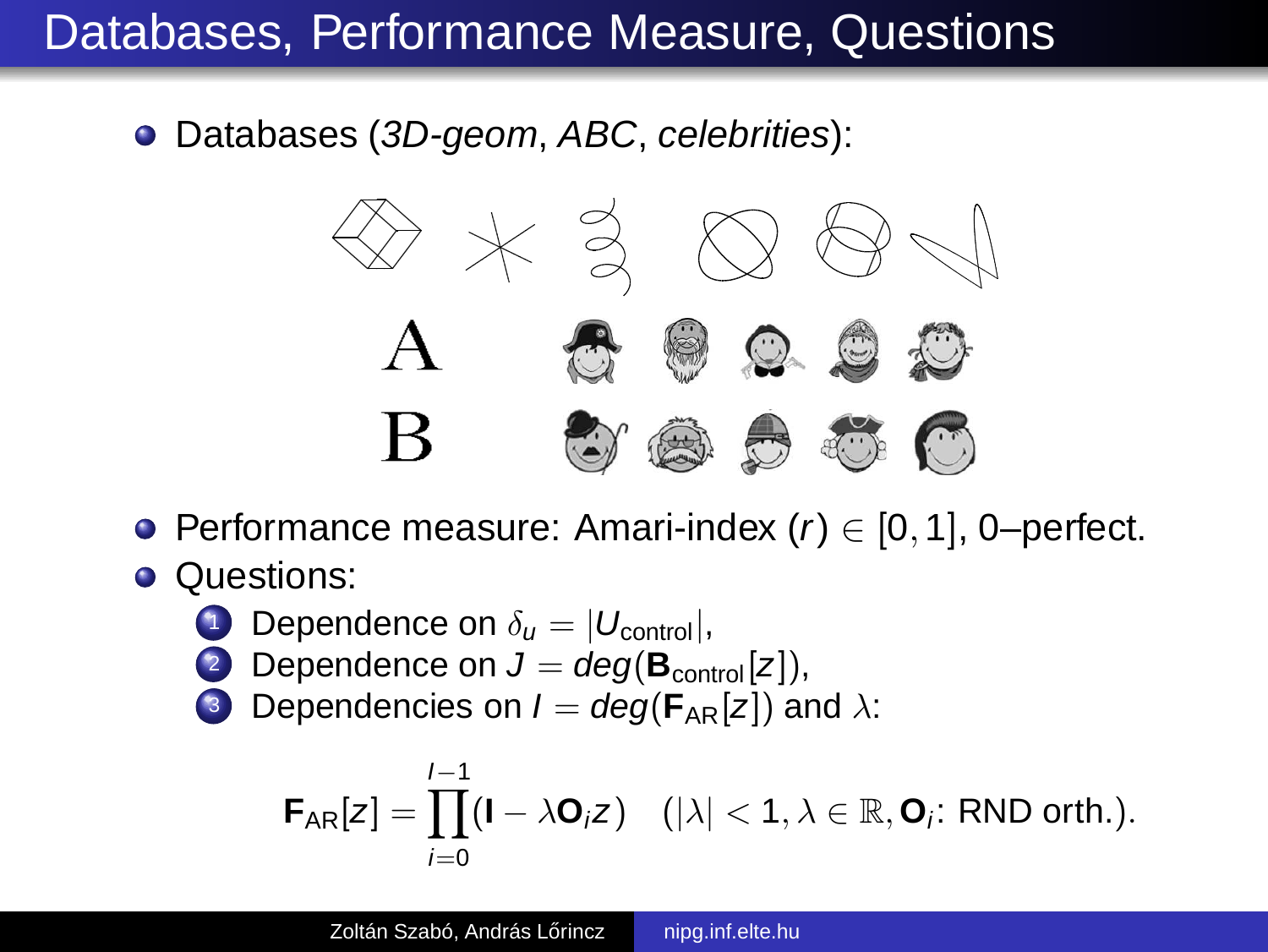# Illustrations: Dependence on  $\delta_u = |U_{\text{control}}|$

Decline of the estimation error: power-law [ $r(T) \propto T^{-c}$  ( $c > 0$ )]

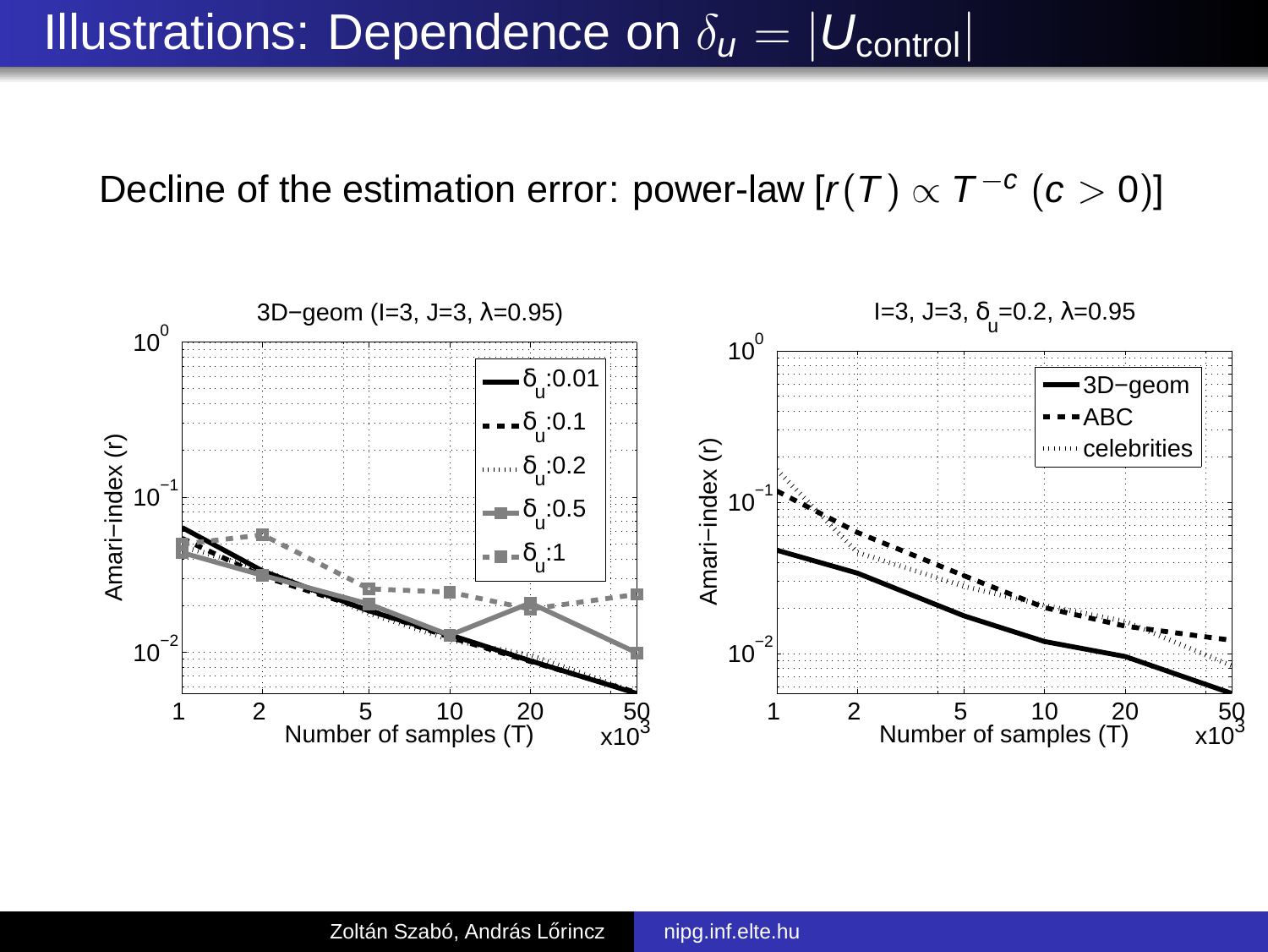# Illustration: 3D-geom

**o** observation:

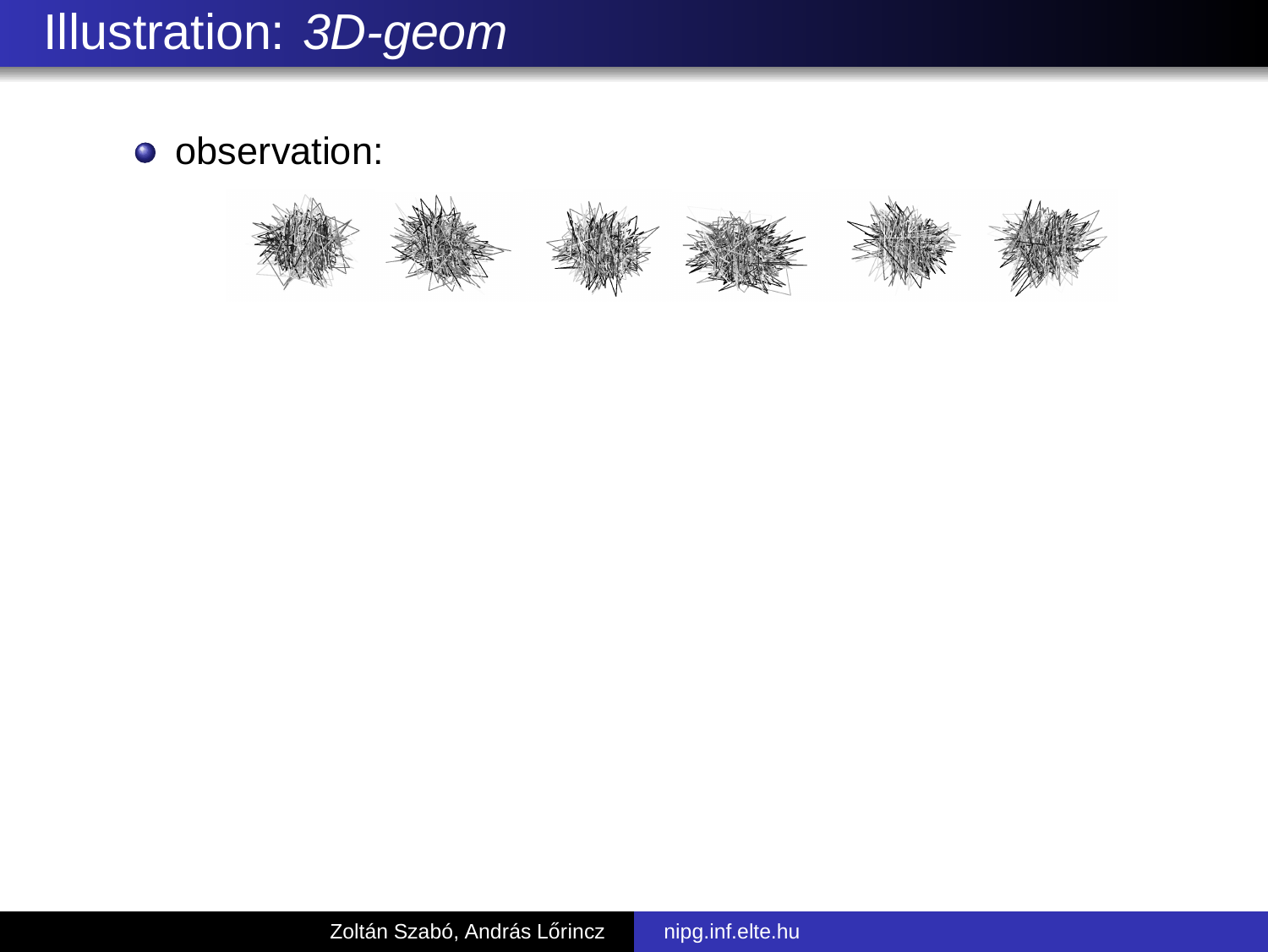# Illustration: 3D-geom

**o** observation:



**e** estimated innovation (input of ISA):

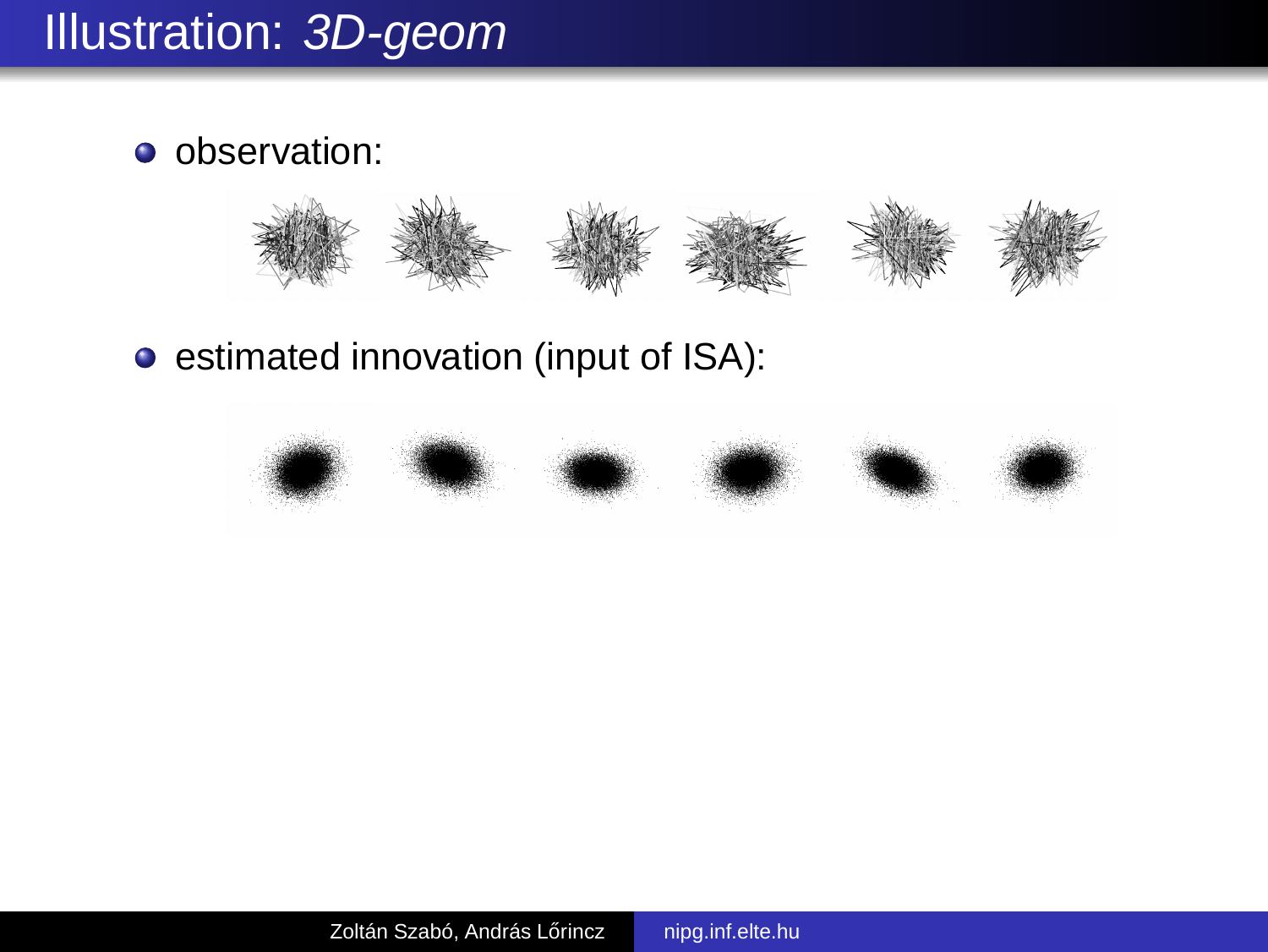### Illustration: 3D-geom

**o** observation:



**•** estimated innovation (input of ISA):



• Hinton-diagram, estimated components:



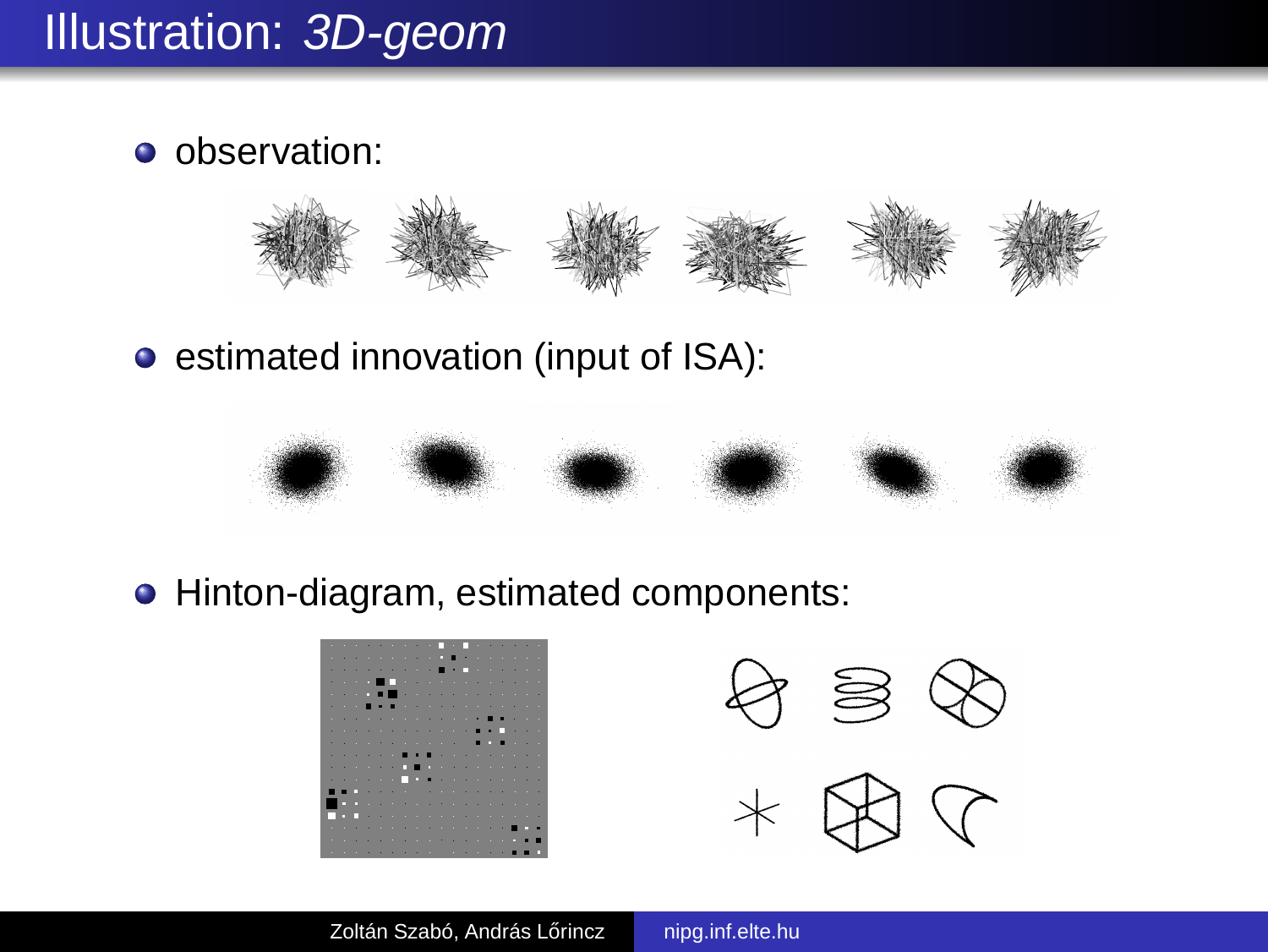# Illustration: Dependencies on  $J = deg(B_{control}[z]),$  $I = deg(F_{AR}[z])$

Precise even for  $J = 50$ ;  $I = 50$  ( $\nearrow$ ,  $\lambda \searrow$ )

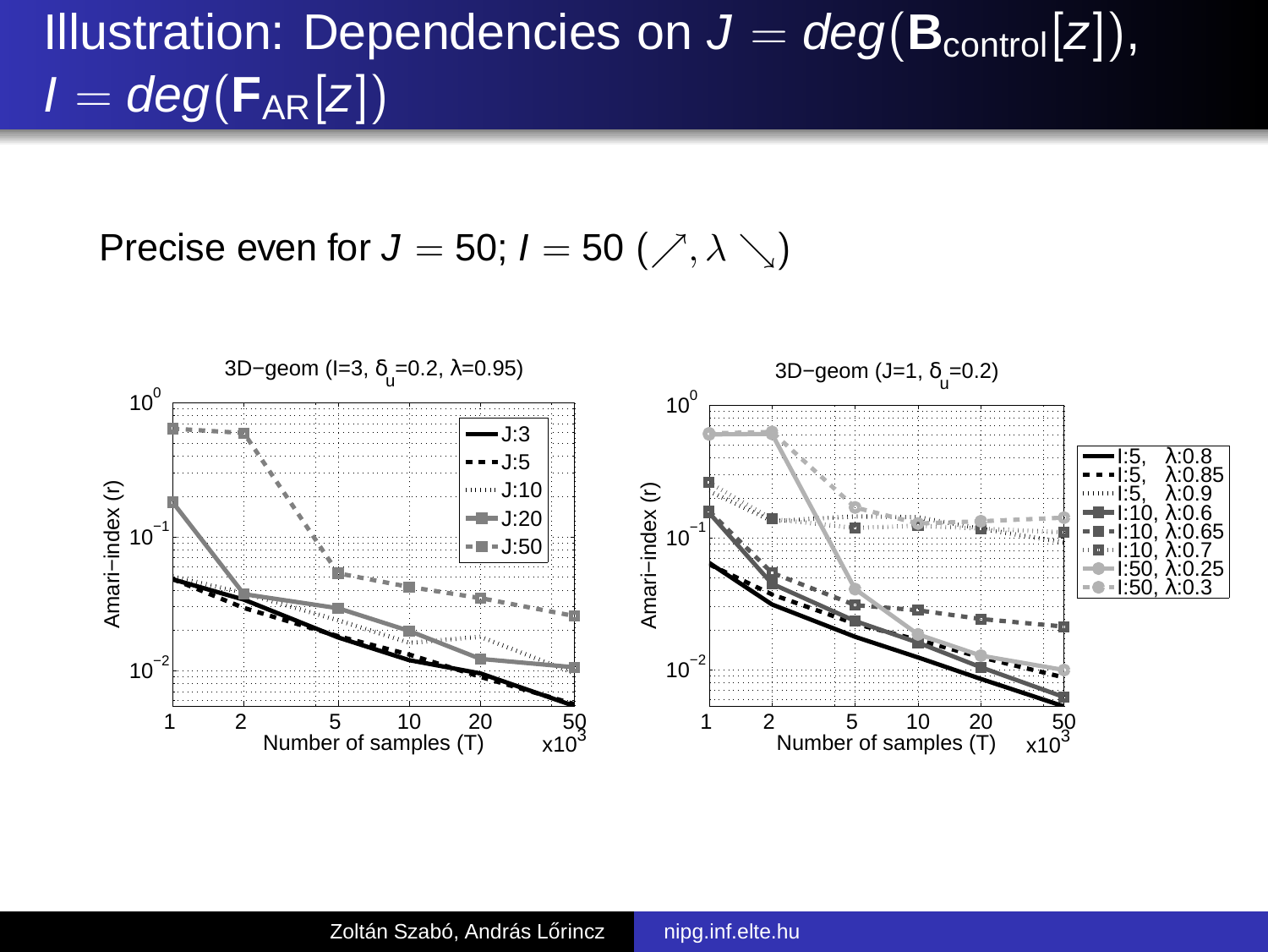- Integration of two methodologies:
	- hidden independent multidimensional sources,
	- optimal design in controlled dynamical systems.
- Numerical experiences:
	- Decline of the estimation error follows power-law.
	- Robust against:
		- the order of the AR process,
		- temporal memory of the control.
- Possibility to apply ICA, ISA, . . . in controlled systems.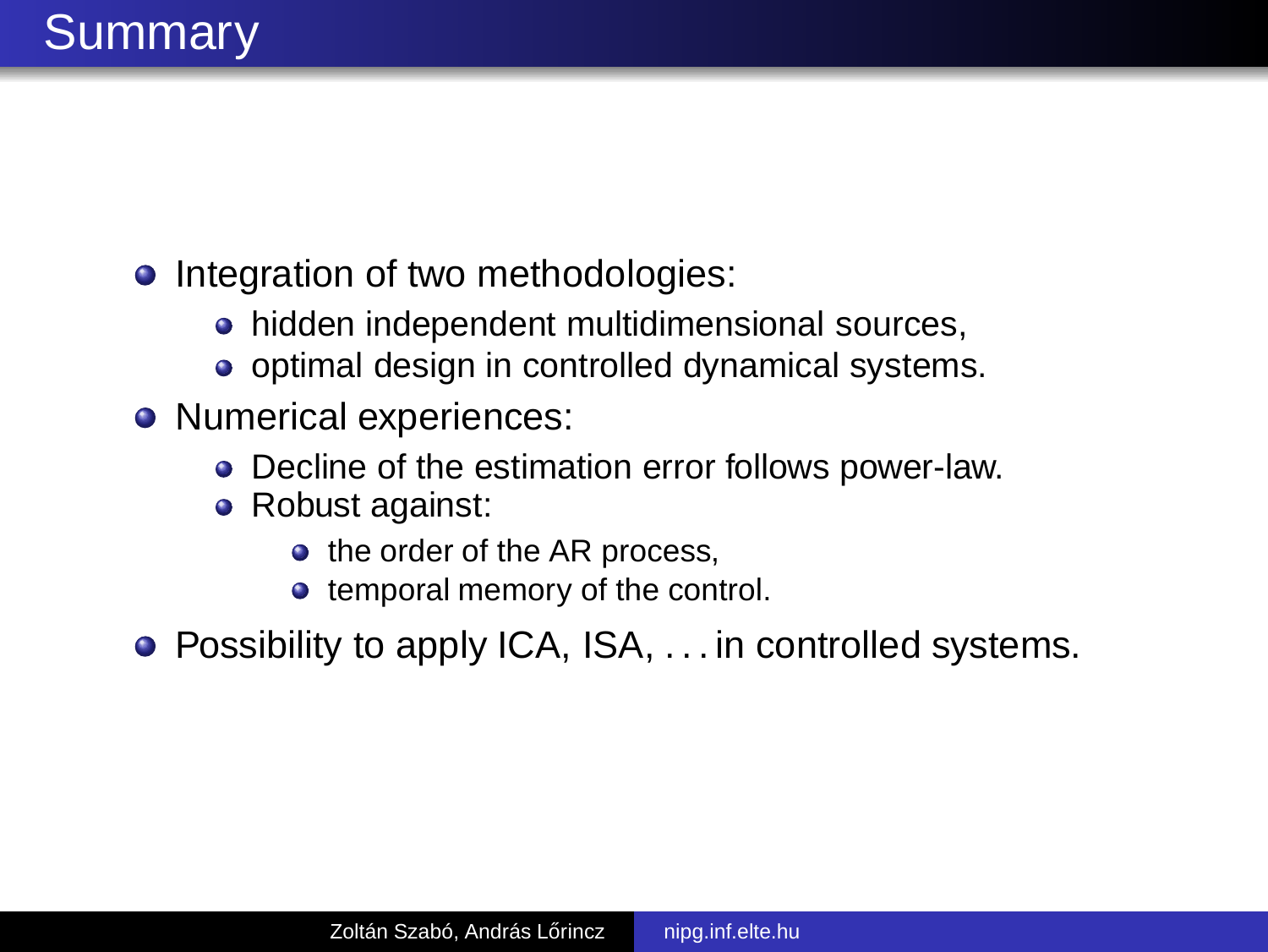# TYFYA!

Zoltán Szabó, András Lőrincz [nipg.inf.elte.hu](#page-0-0)